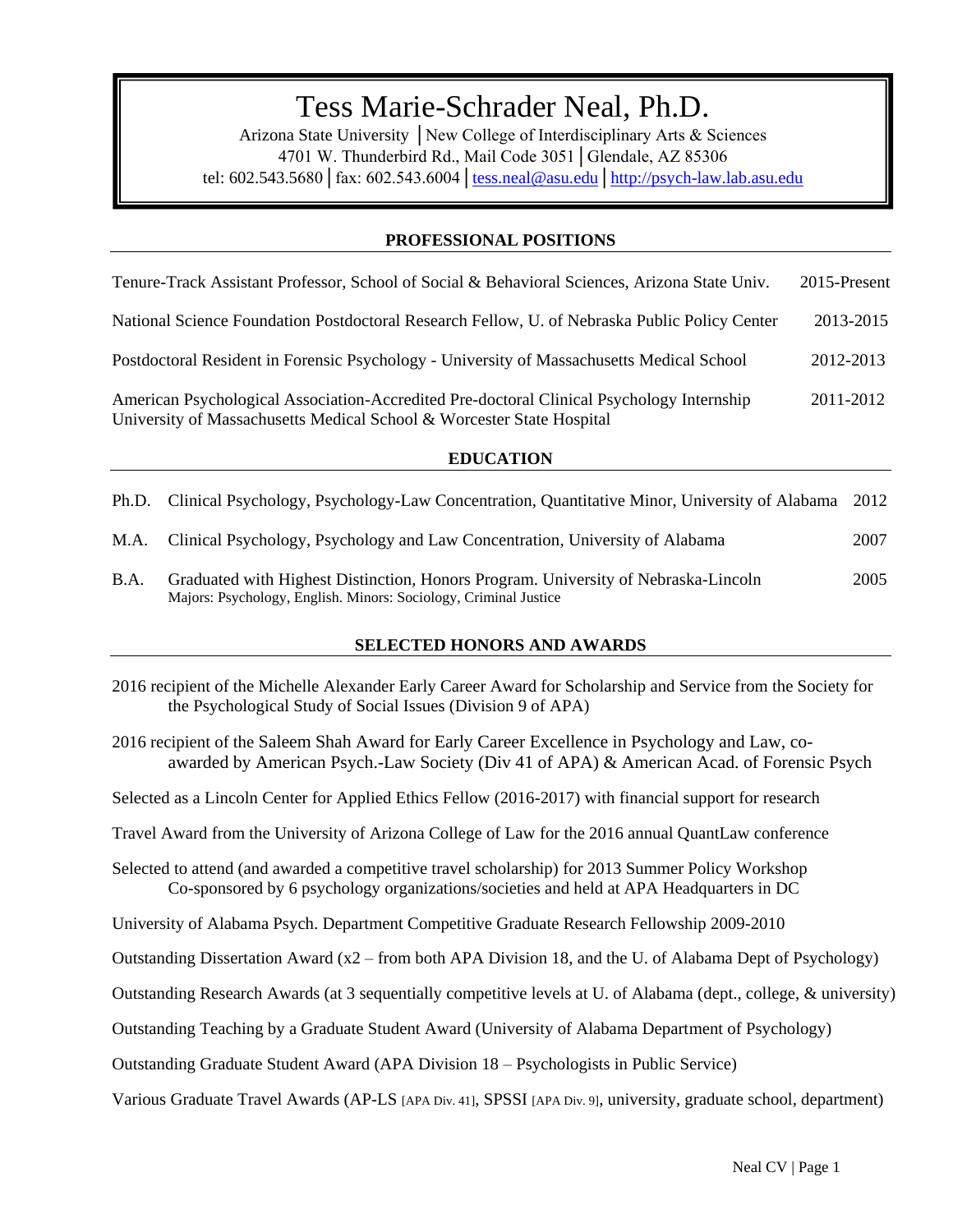# **PUBLICATIONS**

#### *(Student collaborators are italicized)*

| $\sim$ $\cdots$<br>of Denomity impact (as per Occurre Senomic as of $III = 1/201$ |                 |                                    |  |
|-----------------------------------------------------------------------------------|-----------------|------------------------------------|--|
| <b>Citation Indices</b>                                                           | Across all time | Recent (in the 5 years since 2011) |  |
| Total number of citations                                                         | 380             | 340                                |  |
| h-index (reflects productivity and impact, based on no.                           |                 |                                    |  |
| of publications and citations per publication)                                    |                 |                                    |  |
| i 10-index (no. of publications with at least 10 citations)                       |                 |                                    |  |

#### Summary of Scholarly Impact (as per Google Scholar as of 11/27/2016)

# *PEER-REVIEWED JOURNAL ARTICLES*

- 1. Verkoeijen, P., Bouwmeester, S….**Neal, T.M.S.** & *Warner, M….* (in press). Registered replication report: Rand, Greene, & Nowak (2012). Perspectives on Psychological Science.
- 2. PytlikZillig, L.M., Hamm, J.A., Shockley, E., Herian, M., **Neal, T.M.S.,** *Kimbrough, C.*, Tomkins, A.J., Bornstein, B.H., (in press). The dimensionality of trust-relevant constructs in four institutional domains: Results from confirmatory factor analyses. Journal of Trust Research. doi:10.1080/21515581.2016.1151359
- 3. **Neal, T.M.S.** (2016). Are forensic experts already biased before adversarial legal parties hire them? PLOS ONE, 11, e0154434. doi: 10.1371/journal.pone.0154434.
- 4. **Neal, T.M.S.** & Brodsky, S.L. (2016). Forensic psychologists' perceptions of bias and potential correction strategies in forensic mental health evaluations. Psychology, Public Policy, and Law, 22, 58-76. doi: 10.1037/law0000077
- 5. **Neal, T.M.S.**, Miller, S.L., & Shealy, R.C. (2015). A field study of a comprehensive violence risk assessment battery. Criminal Justice & Behavior, 42, 952-968. doi: 10.1177/0093854815572252
- 6. Parrott, C.T., **Neal, T.M.S.**, Wilson J.K., & Brodsky, S.L. (2015). Differences in expert witness knowledge: Do mock jurors notice and does it matter? Journal of the American Academy of Psychiatry and the Law, 43, 69-81.
- 7. **Neal, T.M.S.** (2014). Women as expert witnesses: A review of the literature. Behavioral Sciences and the Law, 32, 164- 179. doi: 10.1002/bsl.2113
- 8. **Neal, T.M.S.** & Grisso, T. (2014). Assessment practices and expert judgment methods in forensic psychology and psychiatry: An International Snapshot. Criminal Justice and Behavior, 41, 1406-1421. doi: 10.1177/0093854814548449.
- 9. **Neal, T.M.S.** & Grisso, T. (2014). The cognitive underpinnings of bias in forensic mental health evaluations. Psychology, Public Policy, and Law, 20, 200-211. doi:10.1037/a0035824
- 10. Candilis, P. & **Neal, T.M.S.** (2014). Not just welfare over justice: Ethics in forensic consultation. Legal and Criminological Psychology, 19, 19-29. doi: 10.1111/lcrp.12038
- 11. **Neal, T.M.S.** & Brodsky, S.L. (2014). Occupational socialization's role in forensic psychologists' objectivity. Journal of Forensic Psychology Practice, 14, 24-44. doi: 10.1080/15228932.2013.863054
- 12. Brodsky, S.L., **Neal, T.M.S.**, & Jones, M.A. (2013). A reasoned argument against banning psychologists' involvement in death penalty cases. Ethics & Behavior, 23, 62-66. doi:10.1080/10508422.2013.757954
- 13. Cramer, R.J., DeCoster, J., **Neal, T.M.S.**, & Brodsky, S.L. (2013). The Observed Witness Efficacy Scale: A measurement of effective testimony skills. Journal of Applied Social Psych., 43, 1691-1703. doi: 10.1111/jasp.12124
- 14. Girvan, E., Cramer, R.J., Titcomb, C., **Neal, T.M.S.**, & Brodsky, S.L. (2013). The propriety of preemptory challenges for perceived personality traits. Law & Psychology Review, 37, 49-82.
- 15. **Neal, T.M.S**., Cramer, R.J., Ziemke, M.H., & Brodsky, S.L. (2013). Online searches for jury selection. Criminal Law Bulletin, 49, 305-318.
- 16. **Neal, T.M.S.** & Nagle, J.E. (2013). Measuring abuse sequelae: Validating and extending the Trauma Symptom Checklist-40. Journal of Aggression, Maltreatment, & Trauma, 22, 231-247. doi: 10.1080/10926771.2013.764953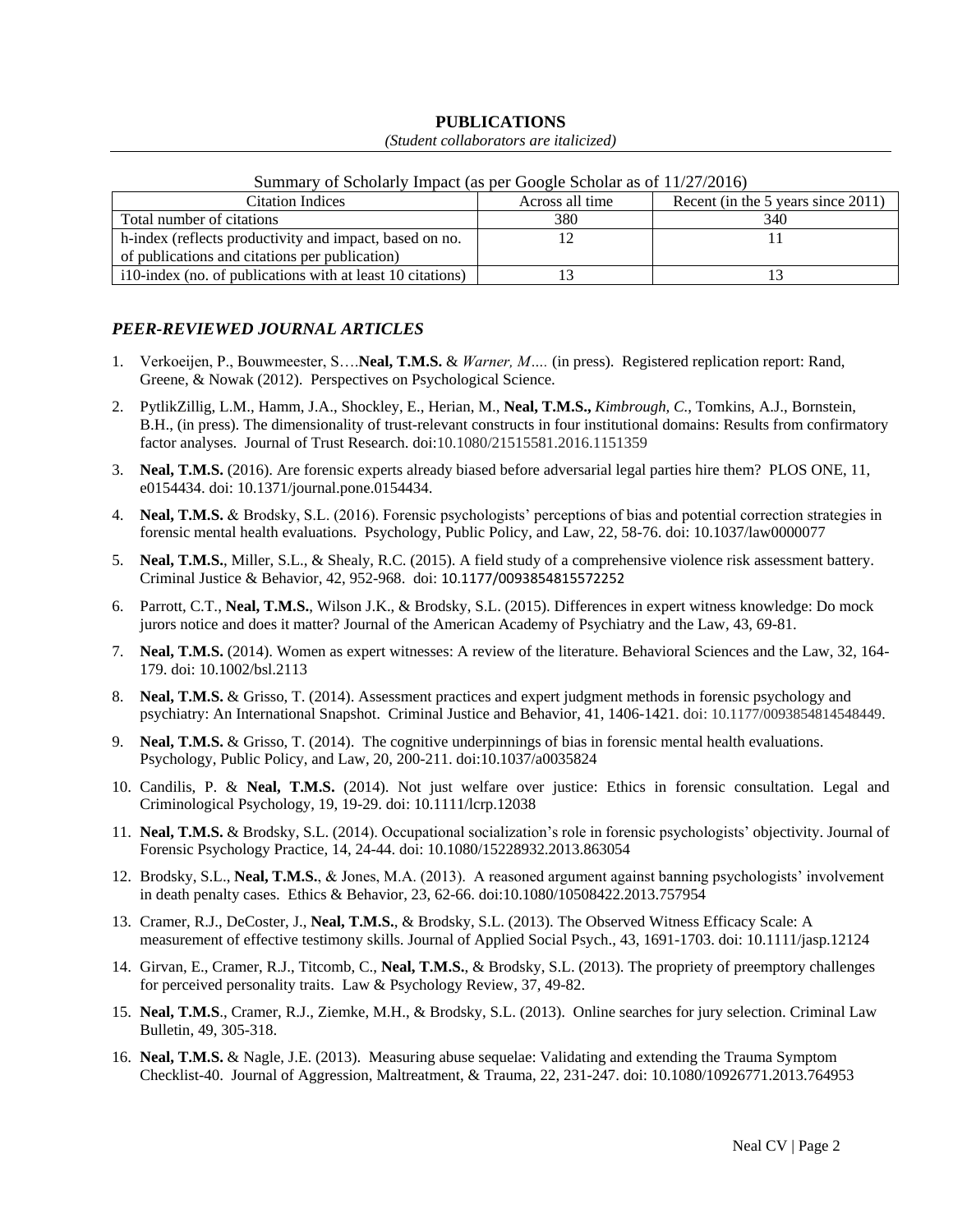- 17. Brodsky, S.L., Wilson, J.K., & **Neal, T.M.S.** (2013). Refusing and withdrawing from forensic evaluations. Journal of Forensic Psychology Practice, 13, 14-26. doi: 10.1080/15228932.2013.746908
- 18. **Neal, T.M.S.**, Guadagno, R.E., Eno, C.A., & Brodsky, S.L. (2012). Warmth and competence on the witness stand: Implications for credibility of male and female expert witnesses. Journal of the American Academy of Psychiatry and the Law, 40, 488-497.
- 19. **Neal, T.M.S.**, Christiansen, A., Bornstein, B.H., & Robicheaux, T. (2012). The effects of mock jurors' beliefs about eyewitness performance on trial judgments. Psychology, Crime, & Law, 18, 49-64. doi: 10.1080/1068316X.2011.587815
- 20. **Neal, T.M.S**. & Sellbom, M. (2012). Examining the factor structure of the Hare Self-Report Psychopathy Scale. Journal of Personality Assessment, 94, 244-253. doi:10.1080/00223891.2011.648294
- 21. Kelly, J.O., Brodsky, S.L., **Neal, T.M.S.**, & Cramer, R.J. (2011). Prosecutor pre-trial attitudes and plea-bargain behavior toward veterans with PTSD. Psychological Services, 8, 319-331. doi: 10.1037/a0025330
- 22. Barnett, M.E., Brodsky, S.L., & **Neal, T.M.S.** (2011). Mitigation evaluations: A survey of current practices. Journal of Forensic Psychology Practice, 11, 21-41. doi: 10.1080/15228932.2011.521724
- 23. Cramer, R.J., **Neal, T.M.S.**, DeCoster, J., & Brodsky, S.L. (2010). Witness self-efficacy: Development and validation of the construct. Behavioral Sciences & the Law, 28, 784-800. doi: 10.1002/bsl.952
- 24. **Neal, T.M.S.** (2010). Choosing the lesser of two evils: A framework for considering the ethics of competence for execution evaluations. Journal of Forensic Psychology Practice, 10, 145-157. doi: 10.1080/15228930903446724
- 25. **Neal, T.M.S.** & Clements, C.B. (2010). Prison rape and psychological sequelae: A call for research. Psychology, Public Policy, and Law, 16, 284-299. doi: 10.1037/a0019448
- 26. **Neal, T.M.S.**, Lichtenstein, B., & Brodsky, S.L. (2010). Clinical implications of stigma in HIV/AIDS and other sexually transmitted infections. International Journal of STDs & AIDS, 21, 158-160. doi:10.1258/ijsa.2008.008445
- 27. Brodsky, S.L., **Neal, T.M.S.**, Cramer, R.J., & Ziemke, M.H. (2009). Credibility in the courtroom: How likeable should an expert witness be? Journal of the American Academy of Psychiatry and the Law, 37, 525-532.
- 28. Cramer, R.J., **Neal, T.M.S.**, & Brodsky, S.L. (2009). Self-efficacy and confidence: Theoretical distinctions and implications for trial consultation. Consulting Psychology Journal: Practice and Research, 61, 319-334. doi: 10.1037/a0017310
- 29. **Neal, T.M.S**. & Brodsky, S.L. (2008). Expert witness credibility as a function of eye contact behavior and gender. Criminal Justice and Behavior, 35, 1515-1526. doi: 10.1177/0093854808325405

## *BOOKS*

1. Shockley, E., **Neal, T.M.S.**, & PytlikZillig, L.M., & Bornstein, B.H. (Eds.) (2016). Interdisciplinary Perspectives on Trust: Towards Theoretical and Methodological Integration. New York: Springer.

#### *BOOK CHAPTERS*

- 1. Clements, C. & **Neal, T.M.S.** (in press). Research in criminal psychology. In R.D. Morgan (Ed.) The SAGE Encyclopedia of Criminal Psychology. Thousand Oaks, CA: SAGE.
- 2. **Neal, T.M.S.** (in press). Identifying the forensic psychologist role. In P. Zapf, G. Pirelli, & R. Beattey (Eds.), The Ethical Practice of Forensic Psychology: A Casebook. New York: Oxford University Press.
- 3. Herian, M.N. & **Neal, T.M.S.** (2016). Trust as a multilevel phenomenon: Implications for improved integrative science in trust research. In E. Shockley, T.M.S. Neal, L.M. PytlikZillig, & B.H. Bornstein (Eds.), Interdisciplinary Perspectives on Trust: Towards Theoretical and Methodological Integration (117-130). New York: Springer.
- 4. **Neal, T.M.S.,** PytlikZillig, L.M., Bornstein, B.H., & Shockley, E. (2016). Inspiring and advancing the many-disciplined study of institutional trust. In E. Shockley, T.M.S. Neal, L.M. PytlikZillig, & B.H. Bornstein (Eds.), Interdisciplinary Perspectives on Trust: Towards Theoretical and Methodological Integration (1-16). NY: Springer.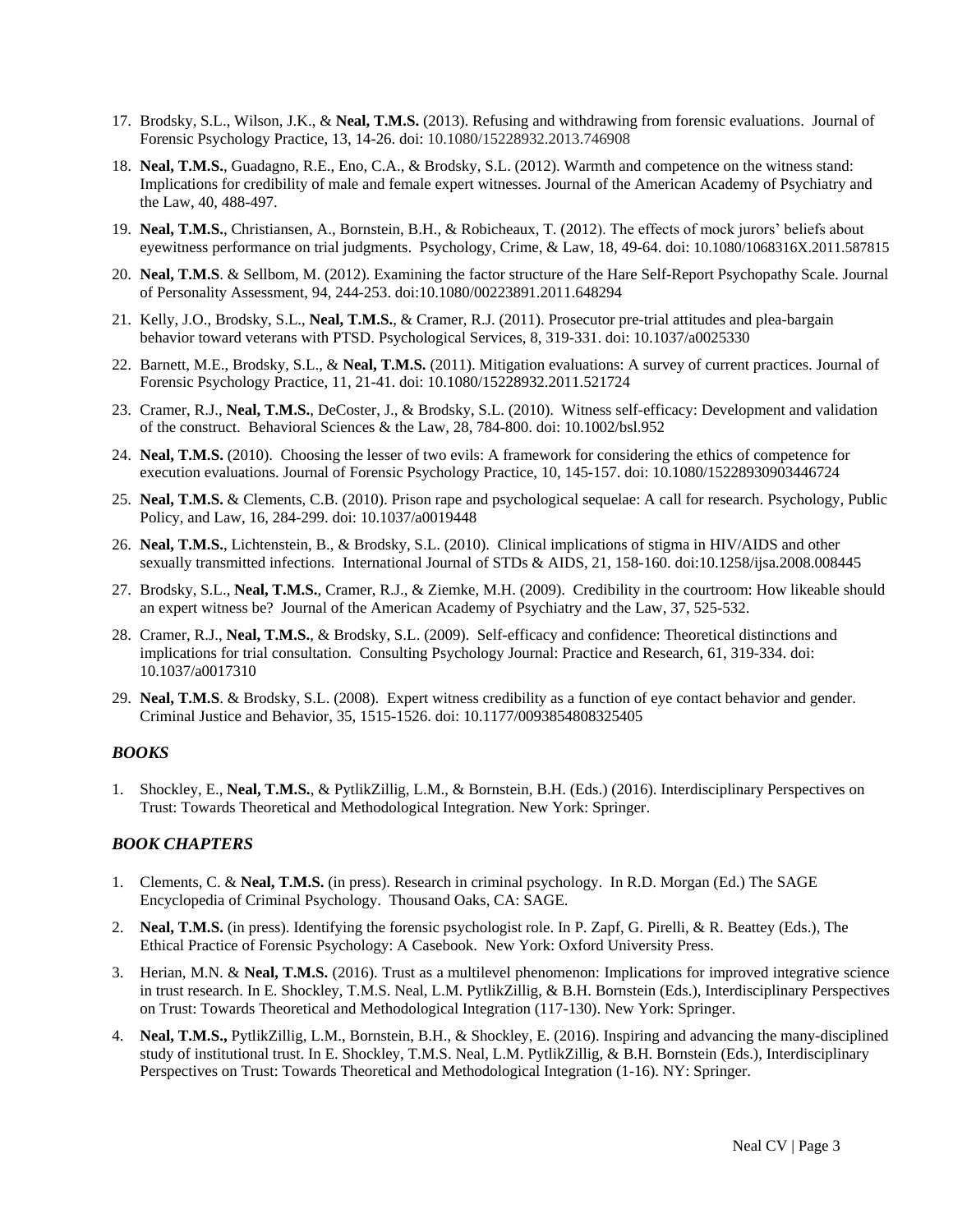- 5. **Neal, T.M.S.,** Shockley, E., & Schilke, O. (2016). The "dark side" of institutional trust. In E. Shockley, T.M.S. Neal, L.M. PytlikZillig, & B.H. Bornstein (Eds.), Interdisciplinary Perspectives on Trust: Towards Theoretical and Methodological Integration (177-192). NY: Springer.
- 6. Brodsky, S.L. & **Neal, T.M.S.** (2013). Preparing and giving expert testimony. In Koocher, G.P., Norcross, J.C. & Greene, B.A. (Eds.) Psychologist's Desk Reference: Third Edition (604-608). New York: Oxford University Press.

### *EDITED (NON-PEER-REVIEWED) PUBLICATIONS*

- 1. *Velez, R.E.,* **Neal, T.M.S.**, & Kovera, M.B. (in press). Juries, witnesses, and persuasion: A brief overview of the science of persuasion and its applications for expert witness testimony. The Jury Expert.
- 2. *Coffey, C.A.*, *Sams, D.M.*, Brodsky, S.L, & **Neal, T.M.S.** (2016). [An examination of website advice to avoid jury duty.](http://aja.ncsc.dni.us/publications/courtrv/cr52-3/CR52-3Sams.pdf) Court Review, 52, 110-118.
- 3. **Neal, T.M.S.** (2015, Winter)[. The philosophy of science on testing](http://ap-ls.wildapricot.org/Resources/Documents/apls_Winter_2015.pdf) research and clinical questions. American Psychology-Law News, Expert Opinion Column, 6-8.
- 4. **Neal, T.M.S.** & Brank, E.M. (2014). Could [mindfulness improve judicial decision making?](http://www.apamonitor-digital.org/apamonitor/201403#pg29) APA Monitor on Psychology – Judicial Notebook, 45(3), 26.
- 5. Jones, M.A. & **Neal, T.M.S.** (2014). [Women as expert](http://www.thejuryexpert.com/2014/05/women-as-expert-witnesses/) witnesses. The Jury Expert, 26, 50-58.
- 6. **Neal, T.M.S.** & Appelbaum, K.L. (2013). [Expert opinions based on inadmissible evidence.](http://www.jaapl.org/content/41/3/449.full) Journal of the American Academy of Psychiatry and the Law, 41, 449-451.
- 7. Gross, N.R. & **Neal, T.M.S.** (2013). [Applying for a predoctoral internship.](http://www.apadivisions.org/division-18/publications/newsletters/gavel/2013/07/predoctoral-internship-applications.aspx) The Gavel: The Newsletter of the American Psychological Association's Division 18 Criminal Justice Section, 1, 2-3.
- 8. Sams, D.M., **Neal, T.M.S.,** & Brodsky, S.L. (2013). [Avoiding jury duty.](http://www.thejuryexpert.com/wp-content/uploads/JuryExpert_1301_AvoidingJuryDuty.pdf) The Jury Expert, 25, 4-8.
- 9. Brodsky, S.L. & **Neal, T.M.S.** (2011). [The ivory tower and the trenches: Five mentoring suggestions for the novice in](http://www.apadivisions.org/division-41/publications/newsletters/news/2011/01-issue.pdf)  [clinical-forensic psychology.](http://www.apadivisions.org/division-41/publications/newsletters/news/2011/01-issue.pdf) American Psychology-Law Society News, 31(1), 27.
- 10. **Neal, T.M.S.** (2011). [What psychology can do to address the U.S. prison rape epidemic.](http://www.spssi.org/_data/n_0001/resources/live/Rookie%20Newsletter%20Spring%202011.pdf) SPSSI Graduate Student Committee Rookie Newsletter, Spring 2011, 8-9.
- 11. **Neal, T.M.S.** (2011). [How to be a good mentee.](http://www.psychologicalscience.org/index.php/publications/observer/2011/february-11/how-to-be-a-good-mentee.html) APS Observer Student Notebook, 24(2), 35.
- 12. **Neal, T.M.S.** (2009). [Expert witness preparation: What does the literature tell us?](http://www.thejuryexpert.com/wp-content/uploads/NealExpertWitnessesTJEMarch09.pdf) The Jury Expert, 21, 44-52.
- 13. Lichtenstein, B., **Neal, T.M.S**., & Brodsky, S.L. (2008). The stigma of sexually transmitted infections: Knowledge, attitudes, and an educationally-based intervention. The Health Education Monograph 2008, 22 (3).

#### *MANUSCRIPTS UNDER REVIEW*

- 1. **Neal, T.M.S.** (under review). Forensic psychology and correctional psychology: Distinct but related subfields of psychology.
- 2. **Neal, T.M.S.** (under review). The shifting gender composition of forensic psychology.
- 3. **Neal, T.M.S.** & Cramer, R.J. (under review). Moral disengagement in legal judgments.
- 4. PytlikZillig, L.M., *Kimbrough, C.*, Shockley, E., **Neal, T.M.S.**, Herian, M., Bornstein, B.H., & Tomkins, A. (under review). A longitudinal and experimental study of the impact of knowledge on the bases of institutional trust.

#### *SELECTED MANUSCRIPTS IN PREPARATION / REVISION*

- 1. Cavallero, L., & **Neal, T.M.S.** (in preparation). When less is more: Brief focused assessments in child custody and parenting disputes.
- 2. Larson, K.A., Goldstein, N.E., & **Neal, T.M.S.** (in revision). The effects of age, gender, and trial latency on judicial decisions in juvenile court.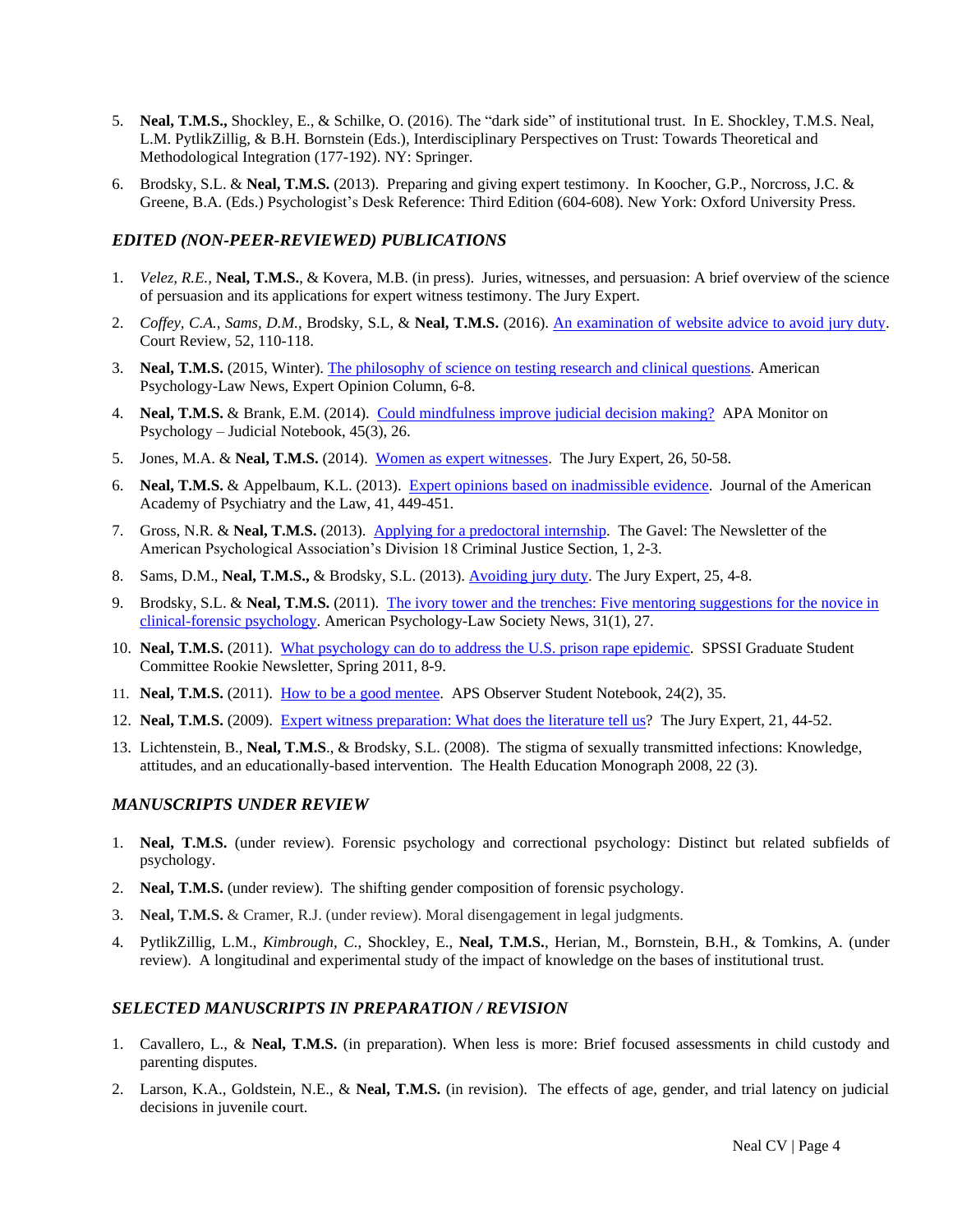- 3. Hamm, J.A., **Neal, T.M.S**, & Kimbrough, C.D. (in revision). Trust in a novel institution: From impression formation to a willingness to accept vulnerability.
- 4. *MacLean, N.,* **Neal, T.M.S.***,* Morgan, R.D., & Murrie, D.C. (in preparation). Forensic clinician bias: A survey of assessment practices and understandings of bias.
- 5. **Neal, T.M.S.**, Griffin, D.A., Parrott, C.T., & Griffin, M.P. (in preparation). Let emotions be the judge: Graphic evidence and need for affect in legal decision-making.
- 6. **Neal, T.M.S.,** *MacLean, N.,* Morgan, R.D., & Murrie, D.C. (in preparation). An experimental study of bias in forensic clinician diagnostic reasoning.
- 7. **Neal, T.M.S.**, Philipp, C., & Goddard, H.N. (in preparation). *Daubert* and forensic mental health evaluations: The scientific status of test usage in a large sample of forensic mental health evaluations.
- 8. **Neal, T.M.S.** & Saks, M.J. (in preparation). Context effects in forensic mental health science: A review and application of the science of science to the practice of forensic mental health evaluations.
- 9. **Neal, T.M.S.** & Wylie, L.E. (in preparation). How 'nudge' policies affect public trust.
- 10. **Neal, T.M.S.,** & Zelle, H. (in preparation). Forensic clinical psychology ≠ forensic assessment: Ethical treatment roles for forensic psychology.
- 11. Salekin, K.L., **Neal, T.M.S.**, & Hedge, K.A. (in preparation). Taking adaptive behavior measures to court: Scientific reliability limitations with multiple raters.
- 12. Zelle, H. & **Neal, T.M.S.** (in preparation). Defining the theoretical and practical contours of adjudicative competency restoration treatment.

# **SELECTED PRESENTATIONS**

*(Student collaborators are italicized)*

#### *INVITED PRESENTATIONS*

| 1. | University of Virginia Institute of Law, Psychiatry, and Public Policy<br>Bias-related title TBD                                                                                                                    | 2017 |
|----|---------------------------------------------------------------------------------------------------------------------------------------------------------------------------------------------------------------------|------|
| 2. | American Psychology-Law Society Saleem Shah Early Career Award Address, Annual Conference, Atl. GA<br>"Bias in Clinical and Legal Judgments"                                                                        | 2016 |
| 3. | University of Nebraska – Lincoln, Law-Psychology Program, Lincoln NE<br>"Are Experts More Biased than Non-Experts? Background and an Experimental Agenda"                                                           | 2016 |
| 4. | American Bar Association, Litigation Section Annual Conference, New Orleans LA<br>"The Science of Persuasion: Insights from Expert Witness Effectiveness & Jury Decision Research"                                  | 2015 |
| 5. | American Bar Association, Section of Intellectual Property Law 30 <sup>th</sup> Annual Conference, Bethesda MD<br>"He Says, She Says, But Who Says it Best? Gender of Your Expert in an Intellectual Property Case" | 2015 |
| 6. | The National Center for State Courts, Williamsburg VA<br>"'Gut Instinct' vs. Data-Based Evaluations in Forensic Mental Health Assessment"                                                                           | 2014 |

# *CHAIRED CONFERENCE SYMPOSIA*

- 1. **Neal, T.M.S.** (2017, March). Confirmation Bias, Hindsight Bias, and Measuring Bias in Forensic Psychology. Symposium at the American Psychology-Law Society conference, Seattle, WA.
- 2. **Neal, T.M.S.** & PytlikZillig, L.M. (2016, June). Trust: Deconstructing the relationship of institutions to the public they serve. Symposium at the Society for the Study of Social Issues conference, Minneapolis, MN.
- 3. **Neal, T.M.S**. & Kois, L. (2015, March). Can we have it all? Family formation, career trajectory, and work-life management. Symposium conducted at the American Psychology-Law Society conference, San Diego, CA.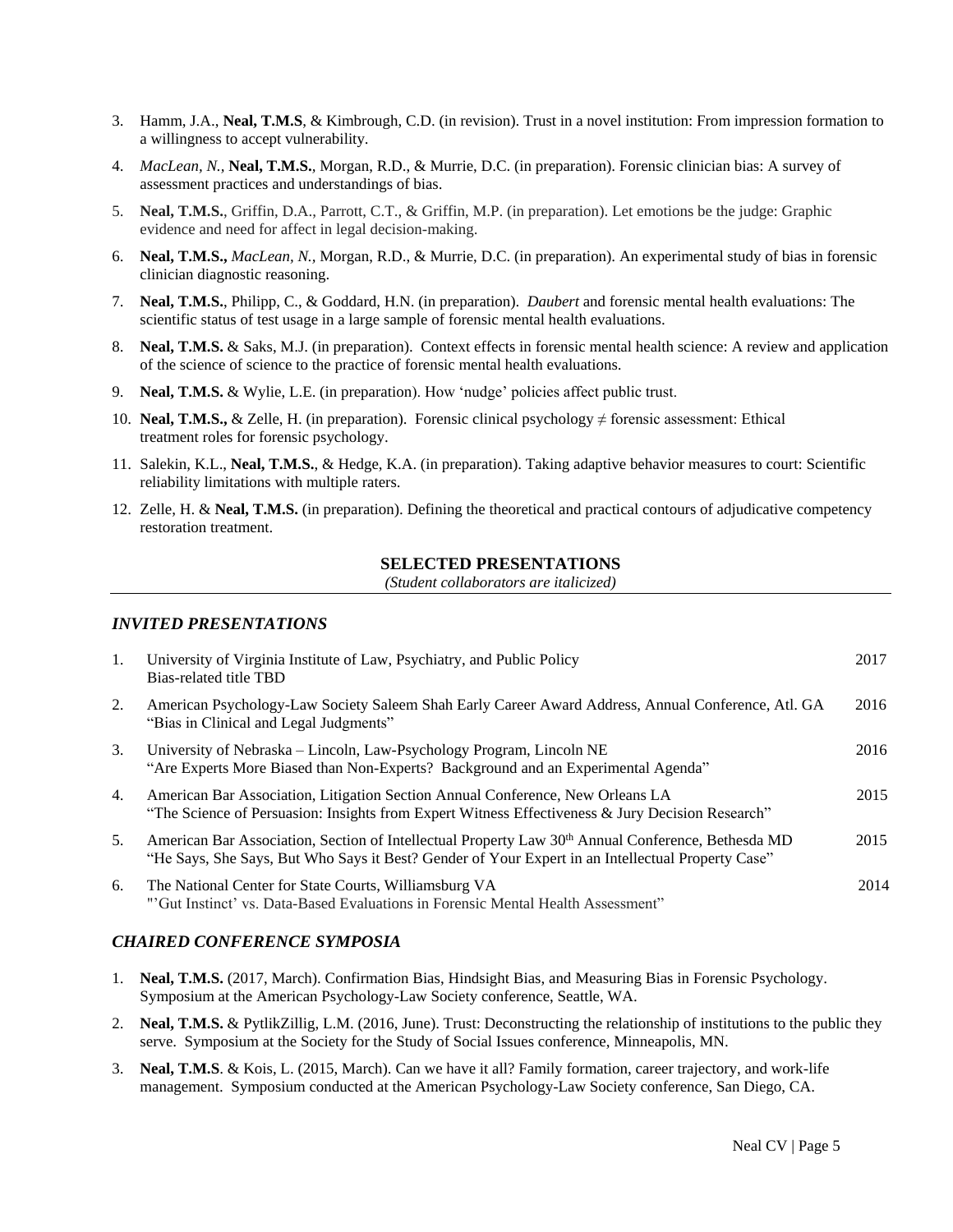- 4. **Neal, T.M.S.** (2014, March). Expert witness bias. Symposium conducted at the conference of American Psychology-Law Society, New Orleans, LA. Discussant: T. Grisso.
- 5. Murrie, D.C. & **T.M.S. Neal** (2013, March), When and how are experts biased? Understanding Adversarial Allegiance in Forensic Assessment. Symposium conducted at the American Psychology-Law Society conference, Portland, OR. Discussant: R.K. Otto.
- 6. **Neal, T.M.S.** (2013, March). Women as expert witnesses. Symposium conducted at the conference of the American Psychology-Law Society, Portland, OR. Discussant: M. O'Connor.

#### *CONFERENCE SYMPOSIA DISCUSSANT*

- 1. Cox, J. (2017, March). Gender, sexuality, and the legal system. Symposium at the American Psychology-Law Society conference, Seattle, WA. Discussant: **T.M.S. Neal**
- 2. Murrie, D.C. (2016, March). Improving forensic science: Contributions from psychology. Symposium conducted at the American Psychology-Law Society conference, Atlanta, GA. Discussant: **T.M.S. Neal**

### *CONFERENCE PAPERS*

- 1. **Neal, T.M.S.**, Philipp, C., & Goddard, H.N. (under review). *Daubert* and psychological tests in forensic mental health evaluations. American Psychological Association, Washington D.C.
- 2. *MacLean, N.,* **Neal, T.M.S.***,* Morgan, R.D., & Murrie, D.C. (2017, March). Clinician recognition of real and "red herring" biases and debiasing strategies in forensic psychology. American Psychology-Law Society, Seattle, WA.
- 3. **Neal, T.M.S.,** *MacLean, N.,* Morgan, R.D., & Murrie, D.C. (2017, March). Robust evidence of confirmation bias in forensic psychologists' diagnostic reasoning. American Psychology-Law Society, Seattle, WA.
- 4. **Neal, T.M.S.**, *Velez, R.E.*, *Haas, J.*, *Goddard, H.*, *Quamme, C.M.*, & Krauss, D. (2017, March). Can direct examination sensitize jurors to the scientific validity of expert mental health testimony? American Psychology-Law Society, Seattle, WA.
- 5. **Neal, T.M.S.** & Cramer, R.J. (2016, November). Moral disengagement in legal judgments. Conference on Empirical Legal Studies, Duke Law, Durham, NC.
- 6. **Neal, T.M.S.** (2016, August). Forensic psychology and correctional psychology: Distinct but related fields. American Psychological Association, Denver, CO.
- 7. **Neal, T.M.S.** & Cramer, R.J. (2016, June). Moral disengagement and psychologists' involvement in competence for execution evaluations. Society for the Psychological Study of Social Issues, Minneapolis, MN.
- 8. **Neal, T.M.S.** & Wylie, L.E. (2016, June). Trust in government when government "nudges" the public. Society for the Psychological Study of Social Issues, Minneapolis, MN.
- 9. Shockley, E., PytlikZillig, L.M., **Neal, T.M.S.**, Hamm, J.A., *Fairchild, A.*, & PytlikZillig, A. (2016, June). Helping institutions understand and assess public trust. Society for the Psychological Study of Social Issues, Minn., MN.
- 10. **Neal, T.M.S.** & Saks, M.J. (2016, March). The science of science offers solutions to cognitive bias in forensic psychology. American Psychology-Law Society, Atlanta, GA.
- 11. **Neal, T.M.S.** & Wylie, L.E. (2016, March). To approach good choices or to avoid bad choices? How 'nudge' policies affect public trust and policy support. American Psychology-Law Society, Atlanta, GA.
- 12. **Neal, T.M.S.** (2016, February). Are forensic experts already biased before adversarial legal parties hire them? QuantLaw Third Annual Conference, Tuscon, AZ.
- 13. **Neal, T.M.S.** Griffin, D.A., Parrott, C.T., & Griffin, M.P. (2016, January). What negative emotions mediate exposure to graphic photographic evidence and juror verdicts? Social Psychology and Law Pre-Conference at the Society for Personality and Social Psychology, San Diego, CA.
- 14. **Neal, T.M.S.** & Grisso, T. (2015, March). The cognitive underpinnings of bias in forensic mental health evaluations. American Psychology-Law Society, San Diego, CA.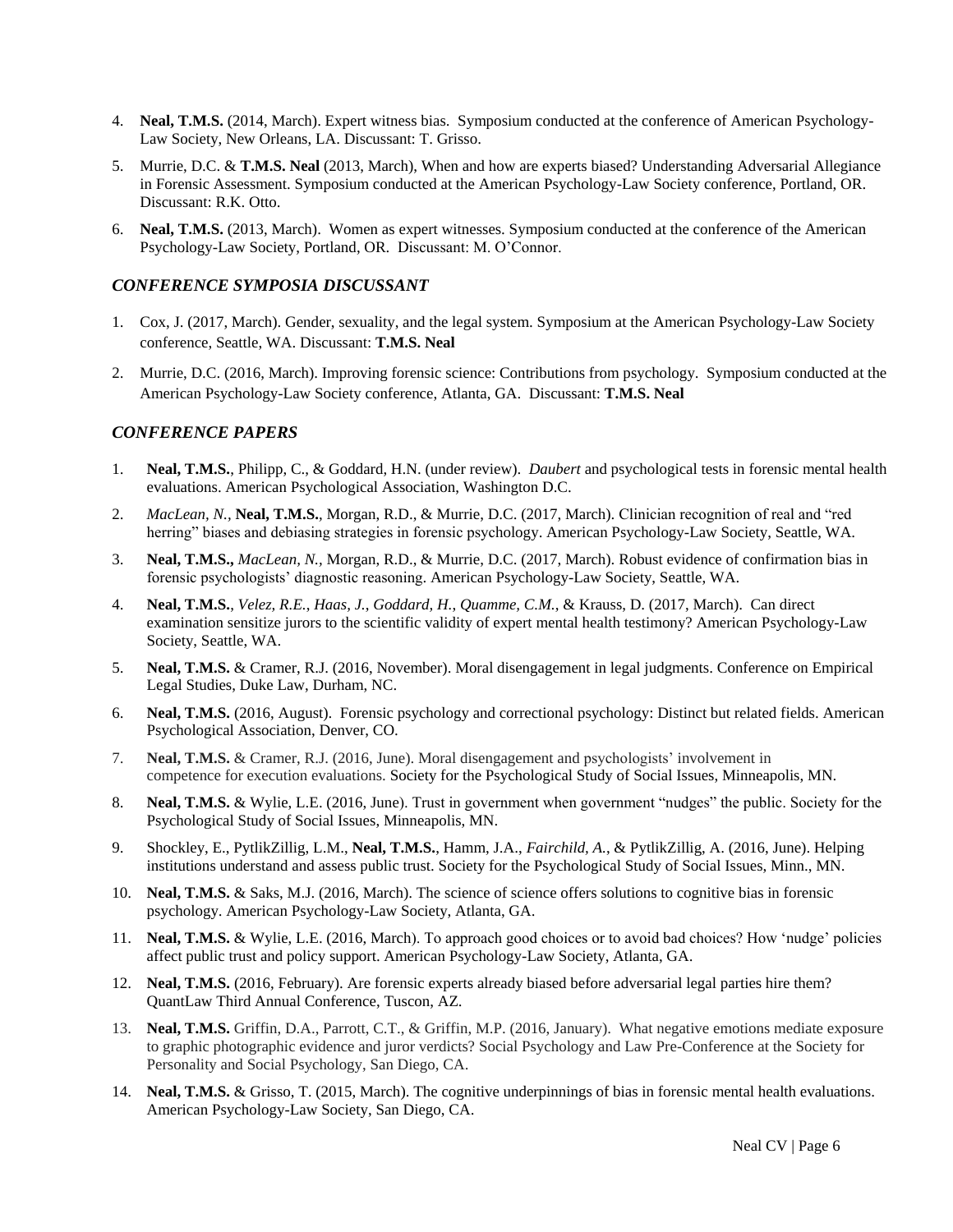- 15. Zelle, H. & **Neal, T.M.S.** (2015, March). Jurisprudent therapy: Framing the theoretical and ethical contours of competence restoration. American Psychology-Law Society, San Diego, CA.
- 16. **Neal, T.M.S.** (2014, March). Markers of potential bias in a sample of forensic reports. American Psychology-Law Society, New Orleans, LA.
- 17. **Neal, T.M.S.** (2014, March). Actuarial and structured professional judgments in forensic assessment. American Psychology-Law Society, New Orleans, LA.
- 18. **Neal, T.M.S.**, Nagle, J.E., Cramer, R.J., & Brodsky, S.L. (2014, February). Being likeable is especially important for women expert witnesses. Social Psych & Law Pre-Conference at Society for Personality and Social Psych, Austin, TX.
- 19. Cramer, R.J., **Neal, T.M.S.**, & Clark, J. (2013, March). Moral disengagement in the criminal justice system. American Psychology-Law Society, Portland, OR.
- 20. **Neal, T.M.S.** & Brodsky, S.L. (2013, March). Women as expert witnesses: A review of the empirical literature. American Psychology-Law Society, Portland, OR.
- 21. **Neal, T.M.S.** & Brodsky, S.L. (2013, March). Forensic psychologists' preexisting attitudes and capital case involvement. American Psychology-Law Society, Portland, OR.
- 22. Miller, S.L., **Neal, T.M.S.**, & Shealy, R.C. (2013, March). The incremental validity of trait anger in violence risk assessments with forensic patients. American Psychology-Law Society, Portland, OR.
- 23. **Neal, T.M.S.** (2012, March). The women of forensic psychology: A descriptive survey of the field. American Psychology-Law Society, San Juan, Puerto Rico.
- 24. **Neal, T.M.S.**, Brodsky, S.L., Nagle, J.E., & Neal, P.J. (2012, March). Strategies for bias correction in forensic evaluations: A mixed-method investigation. American Psychology-Law Society, San Juan, Puerto Rico.
- 25. **Neal, T.M.S.** & Clements, C.B. (2010, June). The psychological sequelae of prison rape: A call for research. Society for the Psychological Study of Social Issues meeting, New Orleans, LA.
- 26. Hedge, K.A, Salekin, K., & **Neal, T.M.S.** (2010, March). Taking adaptive behavior measures to court: Scientific reliability limitations with multiple raters. American Psychology-Law Society, Vancouver, Canada.
- 27. Adams, D.D., **Neal, T.M.S**., & Brodsky, S.L. (2009, March). The inconsistent "Backfire Effect" of substance abuse history: The influence of defendant and juror characteristics. American Psych-Law Society, San Antonio, TX.
- 28. Cramer, R.J., **Neal, T.M.S.**, Patty, E.F., Kelly, J., Ziemke, M.H., & Brodsky, S.L. (2009, March). The witness selfefficacy scale: Psychometrics and implications for witness preparation. American Psy-Law Society, San Antonio, TX.
- 29. **Neal, T.M.S.**, Brodsky, S.L, Cramer, R.J., & Ziemke, M.H. (2009, March). Ethics and privacy in the use of social networking sites for jury selection. American Psychology-Law Society, San Antonio, TX.
- 30. Ziemke, M.H., Brodsky, S.L., **Neal, T.M.S.**, & Cramer, R.J. (2009, March). Credibility in the courtroom: How likeable should an expert witness be? American Psychology-Law Society, San Antonio, TX.
- 31. Bornstein, B.H., Poser, S., Rodriguez, J.M., **Neal, T.**, & Laub, C.E. (2006, March). Perceptions of procedural and distributive justice in the September 11<sup>th</sup> Victim Compensation Fund. American Psychology-Law Society, St. Petersburg, FL.

#### *CONFERENCE POSTERS*

- 1. *Lawson, K., Kellerman, K., Busch, B., Wilson, G.*, **Neal, T.M.S.**, & Krauss, D. (2017, March). Why are female jurors more punitive towards sex offenders? A test of a mediation model based upon perceived threat and moral outrage. American Psychology-Law Society, Seattle, WA.
- 2. Chaudoir, S. & **Neal, T.M.S.** (2016, August). Early career leadership opportunities in Division 9: The Society for the Psychological Study of Social Issues. American Psychological Association, Denver, CO.
- 3. **Neal, T.M.S.,** & Zelle, H. (2016, August). Forensic psychology can be more than forensic assessment: Delineating the forensic treatment role. American Psychological Association, Denver, CO.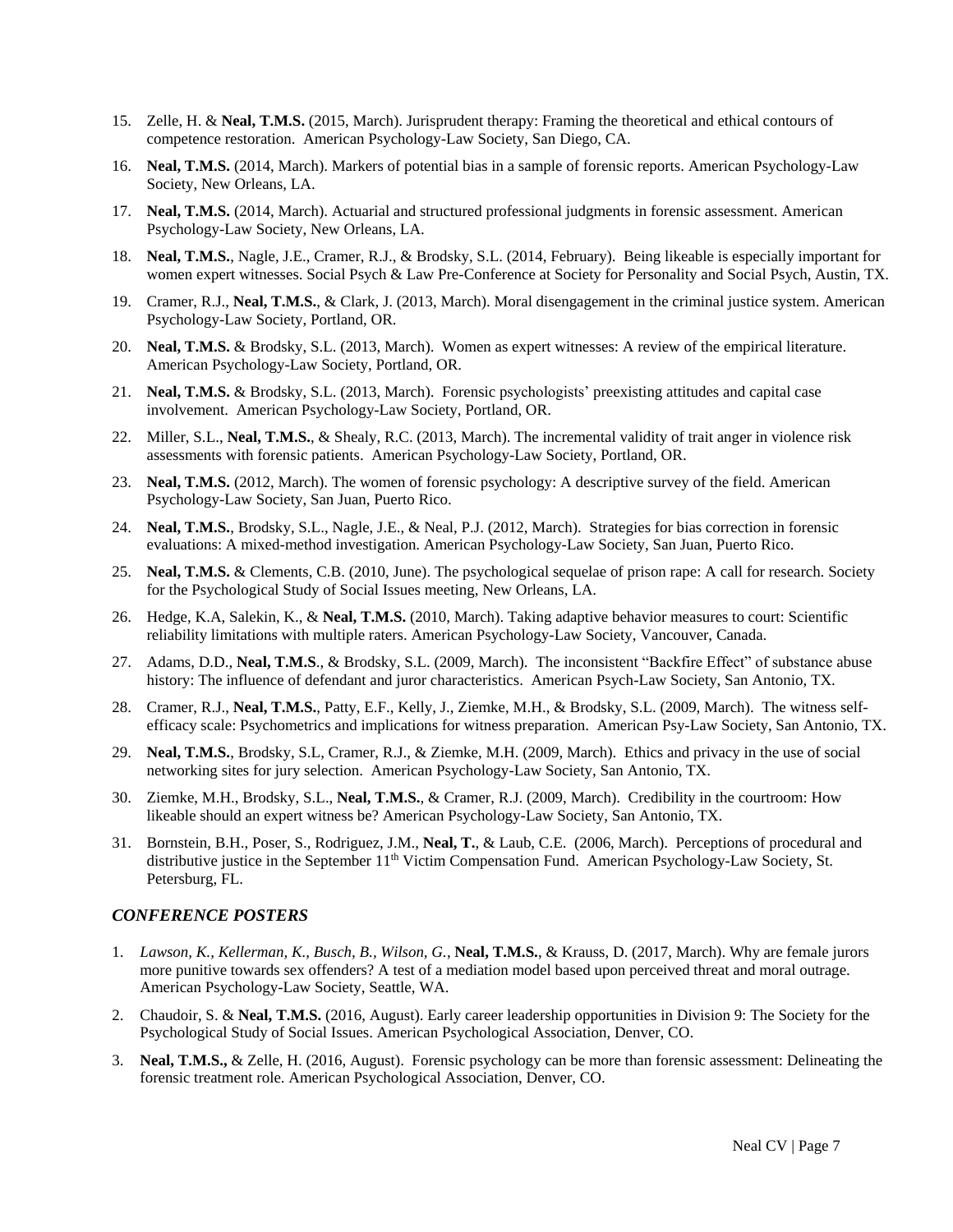- 4. Kimbrough, C.D., PytlikZillig, L.M., Shockley, E., **Neal, T.M.S.**, Hamm, J.A., Bornstein, B.H., Herian, M., & Tomkins, A.J. (2015, May). A longitudinal and experimental study of knowledge and institutional trust. Association for Psychological Science, New York, NY.
- 5. *Fairchild, A.*, PytlikZillig, L.M., Shockley, E., & **Neal, T.M.S.** (2015, May). Clarifying the nomological network of institutional trust. Association for Psychological Science, New York, NY.
- 6. **Neal, T.M.S.** & Wylie, L.E. (2015, March). The transparency disinfectant: How 'nudge' policies affect public trust. American Psychology-Law Society, San Diego, CA.
- 7. **Neal, T.M.S.** (2014, February). The bias blind spot in forensic psychology. Society for Personality and Social Psychology, Austin, TX.
- 8. Hamm, J.A., Kimbrough, C.D., & **Neal, T.M.S.** (2014, February). The antecedents of trust in a novel institution. Society for Personality and Social Psychology, Austin, TX.
- 9. Sams, D.M., **Neal, T.M.S.**, & Brodsky, S.L. (2013, June). Avoiding jury duty. American Society of Trial Consultants, Las Vegas, NV.
- 10. Wilson, J.K., Titcomb, C., **Neal, T.M.S.**, & Brodsky, S.L. (2013, March). Expert witness knowledge: What difference does it make? American Psychology-Law Society, Portland, OR.
- 11. Brodsky, S.L., **Neal, T.M.S.**, & Wilson, J.K. (2012, March) Withdrawal of forensic mental health experts. American Psychology-Law Society, San Juan, Puerto Rico.
- 12. Cramer, R.J., **Neal, T.M.S.**, Brodsky, S.L., & DeCoster, J. (2012, March). The Observed Witness Efficacy Scale: A measure of effective testimony skills. American Psychology-Law Society, San Juan, Puerto Rico.
- 13. Johnson, J.C., Cramer, R.J., **Neal, T.M.S.**, & Brodsky, S.L. (2012, March). A trait-cognition approach to assessing perceptions of expert testimony. American Psychology-Law Society, San Juan, Puerto Rico.
- 14. Nagle, J.E. & **Neal, T.M.S.** (2012, March). Measuring abuse sequelae: Validating and extending the Trauma Symptom Checklist-40. American Psychology-Law Society, San Juan, Puerto Rico.
- 15. **Neal, T.M.S.**, Griffin, D.A., & Brodsky, S.L. (2012, March). Educated mock-jurors evaluating defendant substance abuse evidence in capital trials. American Psychology-Law Society, San Juan, Puerto Rico.
- 16. **Neal, T.M.S.** & Brodsky, S.L. (2011, May). Can clinicians be objective in conducting psychological evaluations? Association for Psychological Science Annual Convention, Washington, DC.
- 17. **Neal, T.M.S.**, Guadagno, R.E., Eno, C.A., & Brodsky, S.L. (2011, March). Warmth & competence on the witness stand: Implications for male & female expert witness credibility. 4th International Congress on Psych & Law**,** Miami, FL.
- 18. **Neal, T.M.S**. & Sellbom, M. (2011, March). Examining the construct validity of the Self-Report Psychopathy Scale-III. 4th International Congress on Psychology and Law**,** Miami, FL.
- 19. Ziemke, M.H., Griffin, D.A., & **Neal, T.M.S.** (2011, March). Silencing the hired gun: Do juror perceptions of experts depend on who asks the tough questions? 4th International Congress on Psychology and Law**,** Miami, FL.
- 20. Adams, D.D., **Neal, T.M.S.**, Titcomb, C., & Griffin, M.P. (2010, March). Let emotions be the judge: Graphic evidence and need for affect in legal decision-making. American Psychology-Law Society, Vancouver, Canada.
- 21. Griffin, M.P, **Neal, T.M.S.**, & Adams, D.D. (2010, March). Theory development for the video-assisted restoration to competency (VARC) program. American Psychology-Law Society, Vancouver, Canada.
- 22. **Neal, T.M.S.** (2010, March). Choosing the lesser of two evils: Considering the ethics of competence for execution evaluations. American Psychology-Law Society, Vancouver, Canada.
- 23. **Neal, T.M.S.**, Adams, D., & Brodsky, S.L. (2009, March). Physical and sexual abuse histories in mitigation. American Psychology-Law Society, San Antonio, TX.
- 24. Cramer, R.J., Brodsky, S.L., DeCoster, J., & **Neal, T.M.S.** (2008, March). Witness self-efficacy: Development and validation of the construct. American Psychology-Law Society, Jacksonville, FL.
- 25. **Neal, T.M.S.** (2007, August). Are men more credible than women? Examining the credibility of female versus male expert witnesses as a function of eye contact. American Psychological Association, San Francisco, CA.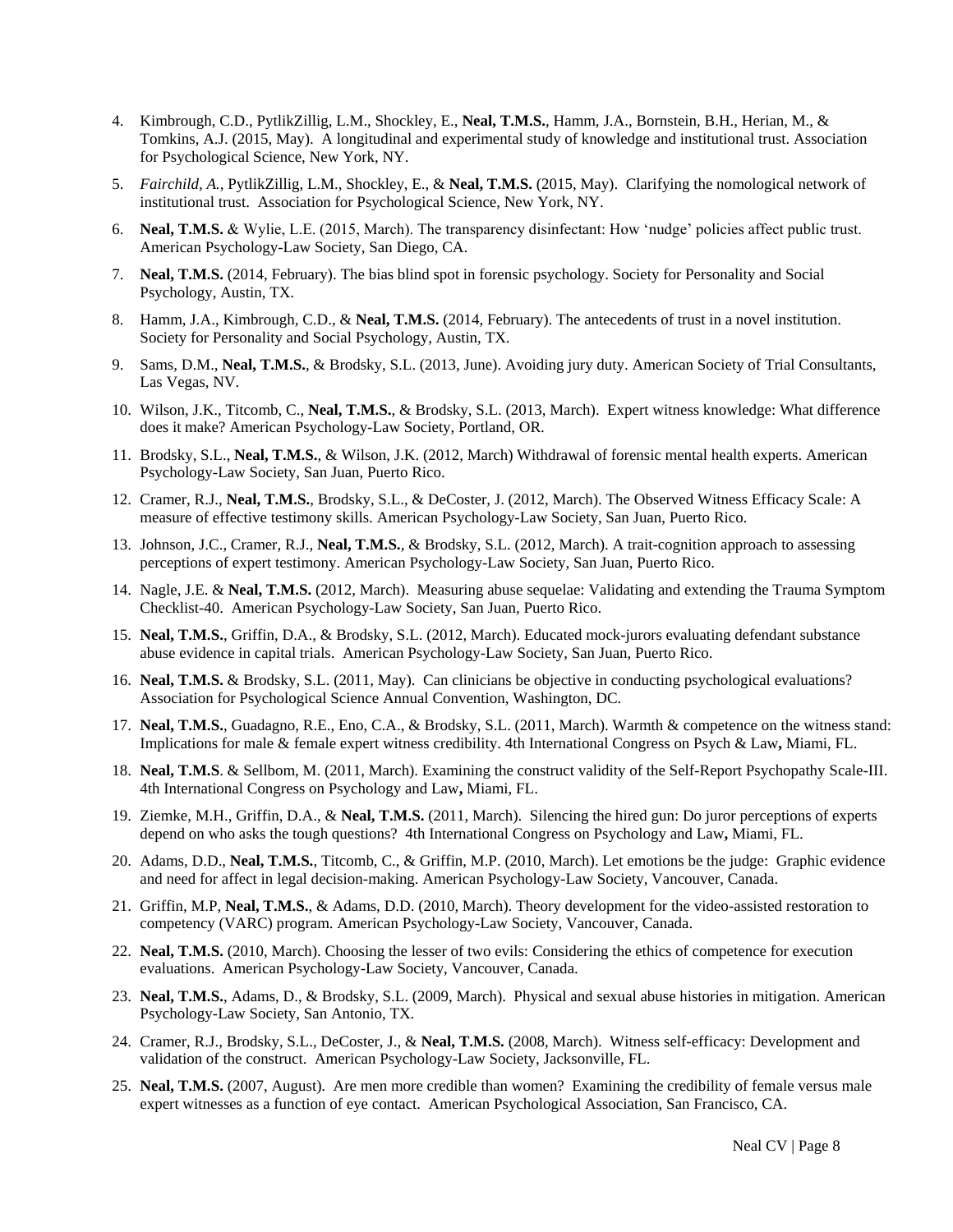#### *PRESENTATIONS AT ASU*

- 1. **Neal, T.M.S.** (2016, April). Bias in clinical and legal judgments. Keynote speaker at the ASU NCUIRE Undergraduate Research Symposium.
- 2. Salerno, J., Schweitzer, N., & **Neal, T.M.S.** (2016, February). The brain on trial: Groundbreaking applications of psychological science to the legal context. SSBS Symposium Series and ASU West 30<sup>th</sup> Anniversary celebration.
- 3. **Neal, T.M.S.** (2015, September). The science of persuasion: Insights from expert witness effectiveness & jury decision making research. Psychology Brownbag.

## *POSTER PRESENTATIONS AT ASU*

- 1. *Goddard, H.N., Haas, J.R., Marshall, S.R., Velez, R.E., Howatt, B.C.*, **Neal, T.M.S.**, Krauss, D., *Quamme, C.M., Ramos Jr., D., & Philipp, C.* (2016, April). Can direct examination sensitize jurors to the scientific validity of expert testimony? Poster presented at the ASU NCUIRE Research Symposium, and the ASU/ Glendale Community College Psi Chi/Psi Beta Broadening Perspectives Research Expo. (Poster won 3rd place).
- 2. *Howatt, B.C., Warner, M., Marshall, S.R., Velez, R.E., Goddard, H.N., Haas, J.R., Ramos Jr., D., Quamme, C.M., Philipp, C.,* & **Neal, T.M.S.** (2016, April). Solving the Replication Crisis: A Contribution to Open Science and the Registered Replication. Poster presented at the ASU NCUIRE Research Symposium, and the ASU/Glendale C.C. Psi Chi/Psi Beta Broadening Perspectives Research Expo (Poster won 1<sup>st</sup> place).

| Role                   | Agency                                                         | Project Title                                                                                                                                 | Amount    | Dates                  |
|------------------------|----------------------------------------------------------------|-----------------------------------------------------------------------------------------------------------------------------------------------|-----------|------------------------|
| <b>Grants Received</b> |                                                                |                                                                                                                                               |           |                        |
| PI                     | American Psychology-Law<br>Society and ASU                     | An Experimental Study of Bias in Psychologists'<br>Diagnostic Reasoning                                                                       | \$6,850   | $11/2016-$<br>11/2017  |
| PI                     | <b>ASU Lincoln Center for</b><br><b>Applied Ethics</b>         | Experts & Ethics: A Conceptual and Empirical<br>Research Proposal with Four Deliverables                                                      | \$5,531   | 07/2016-<br>06/2017    |
| PI                     | <b>ASU New College</b>                                         | NCUIRE Team Awards, Research Assistant Awards                                                                                                 | \$7,250   | $01/2016 -$            |
|                        | Undergraduate Intensive<br><b>Research Experience</b>          | (multiple semesters, multiple students)                                                                                                       | total     | 05/2017                |
| PI                     | Association for Psychological<br>Science                       | Perspectives on Psychological Science Registered<br>Replication Project for Rand et al. (2012) – Intuition<br>and Cooperative Decision Making | \$1,209   | $07/2015$ -<br>05/2016 |
| PI                     | Society for the Psychological<br><b>Study of Social Issues</b> | To Approach Good Choices or To Avoid Bad<br>Choices? How Approach and Avoidance 'Nudge'<br>Policies affect Public Trust and Policy Support    | \$1,980   | $01/2015 -$<br>01/2016 |
|                        | Co-PI National Science Foundation                              | Institutional Trust and Confidence Workshop (#SES-<br>LSS-1353980)                                                                            | \$47,343  | $01/2014$ -<br>01/2015 |
|                        | Co-PI National Science Foundation                              | The Objectivity Demand: Experiences & Behaviors<br>of Psychologists in Capital Case Evaluations<br>(DDRIG, SES-LSS-1022849)                   | \$14,997  | 08/2010-<br>08/2011    |
| PI                     | American Academy of<br>Forensic Psychology                     | The Objectivity Demand: Experiences & Behaviors<br>of Psychologists in Capital Case Evaluations                                               | \$1,500   | $05/2010-$<br>05/2011  |
| PI                     | American Psychology Law<br>Society                             | The Novaco Anger Scale and Provocation Inventory<br>in an Inpatient Forensic Sample:<br>Correlates of Self-Reported Anger Ratings             | \$300     | 09/2009-<br>09/2010    |
| <b>Grants Pending</b>  |                                                                |                                                                                                                                               |           |                        |
| PI                     | <b>National Science Foundation</b>                             | Calibration in Court: Jurors' Use of Scientific<br>Information                                                                                | \$260,000 | Under<br>Review        |
| PI                     | <b>National Science Foundation</b>                             | Expert Bias: Perceptions, Misperceptions, and<br>Implications                                                                                 | \$340,000 | Under<br>Review        |

# **GRANT SUPPORT**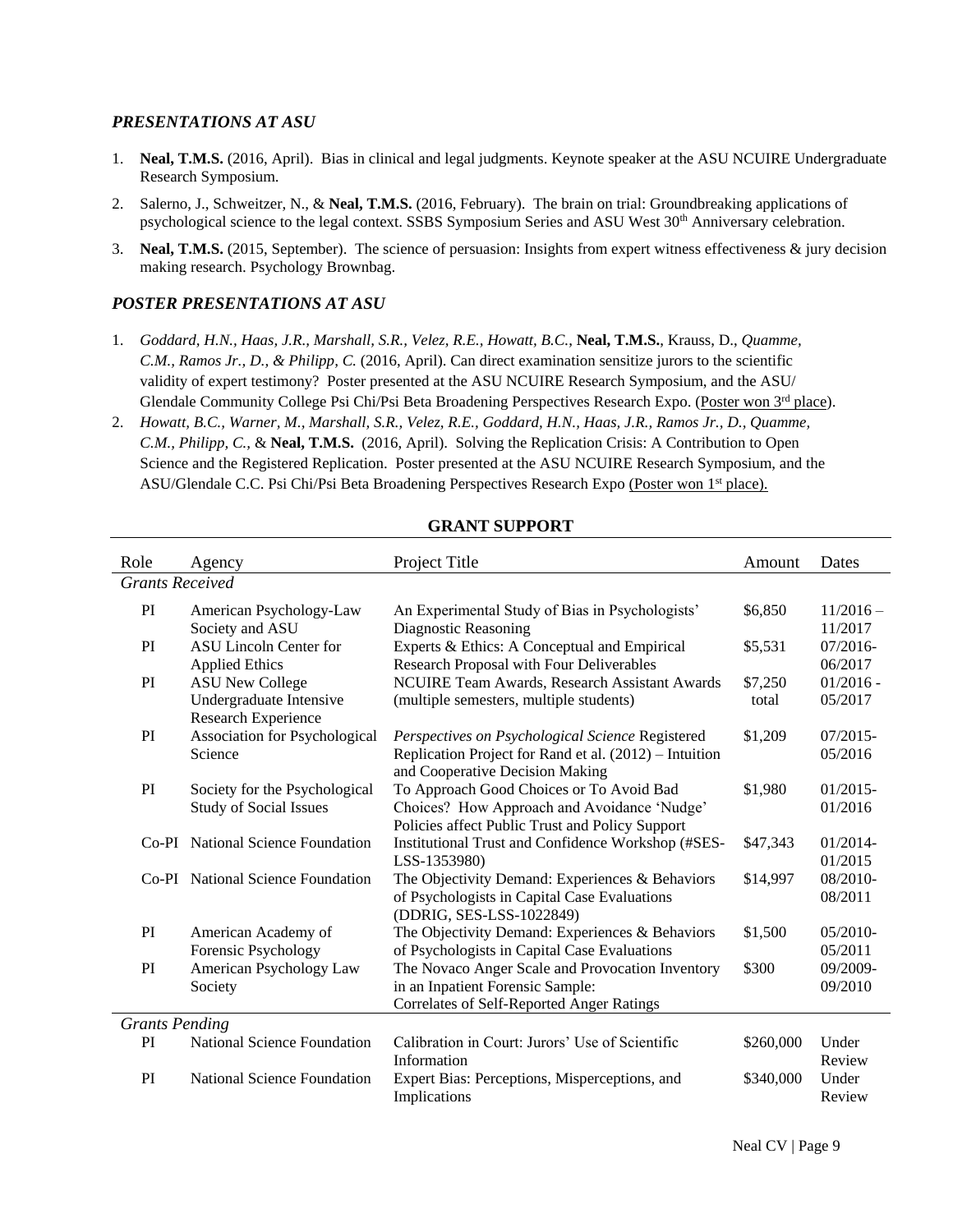| PI | American Psychology-Law | Bias in Forensic Expert Judgments in the Legal   | \$39,329 | Under  |
|----|-------------------------|--------------------------------------------------|----------|--------|
|    | Society                 | System: Experts' and Laypeople's Perceptions and |          | Review |
|    |                         | <b>Misperceptions</b>                            |          |        |

### **TEACHING EXPERIENCE**

### *UNDERGRADUATE COURSES*

*At Arizona State University:* Abnormal Psychology; Correctional Psychology; Forensic Psychology *At The University of Alabama:* Psychology, Law, and Justice; Abnormal Psychology; Social Psychology; Psychology of Gender; Introduction to Psychology

### **STUDENT MENTORING**

### *CHAIRED THESES*

*ASU Psychology MS Thesis / Applied Project* Cassandra Hamza | Morgan Hight

*ASU Undergraduate Barrett Honors Thesis* Rebecca Velez | Cassidy Siso

### *COMMITTEE MEMBERSHIPS (NON-CHAIR)*

*Committees Outside of ASU* Eugenia Garcia-Dubus (Clinical-Forensic Psychology Doctoral Student, John Jay College of Criminal Justice)

*ASU Psychology MS Thesis / Applied Project* J.P. Gonzales | Riquel Hafdahl | Brian Howatt | Shelby Hunter | Andrew Pollack | Kaylee Rosenbusch | Megan Warner

*ASU Undergraduate Barrett Honors Thesis* Hayley Anderson | Kelsey Bernal | Amy Jicha | Rosa Reyes | Ashley Trow

# *ASU UNDERGRADUATE BARRETT HONORS CONTRACTS*

Fall 2015: 5 students | Spring 2016: 8 students | Fall 2016: 1 student

# *RESEARCH LAB MENTORSHIP*

Currently mentoring eight students in the lab (three graduate and five undergraduate students). Hosted and mentored an undergraduate scholar from Mt. Holyoke College (Megan Irgens, Summer 2016) Rebecca Velez, undergraduate honors student, received an American Psychology-Law Society "Access Path to

Psychology and Law Experience" Scholarship (\$3,000) to work in my lab (Spring '15 & Fall '16) Hosted and mentored a junior visiting psychology-law scholar from Switzerland (Carina Philipp; Spring 2016).

# **MEDIA COVERAGE OF MY RESEARCH**

ASU Now news story about my research, "Implicit bias: When forensic experts are swayed by an adversarial legal system" <https://asunow.asu.edu/20160225-solutions-implicit-bias>

APA *gradPSYCH Magazine,* "Class act: Crime and Punishment" story about my dissertation on bias in forensic evaluations in death penalty cases*, 9(2)*, 36-38 [\(http://www.apa.org/gradpsych/2011/03/crime.aspx\)](http://www.apa.org/gradpsych/2011/03/crime.aspx)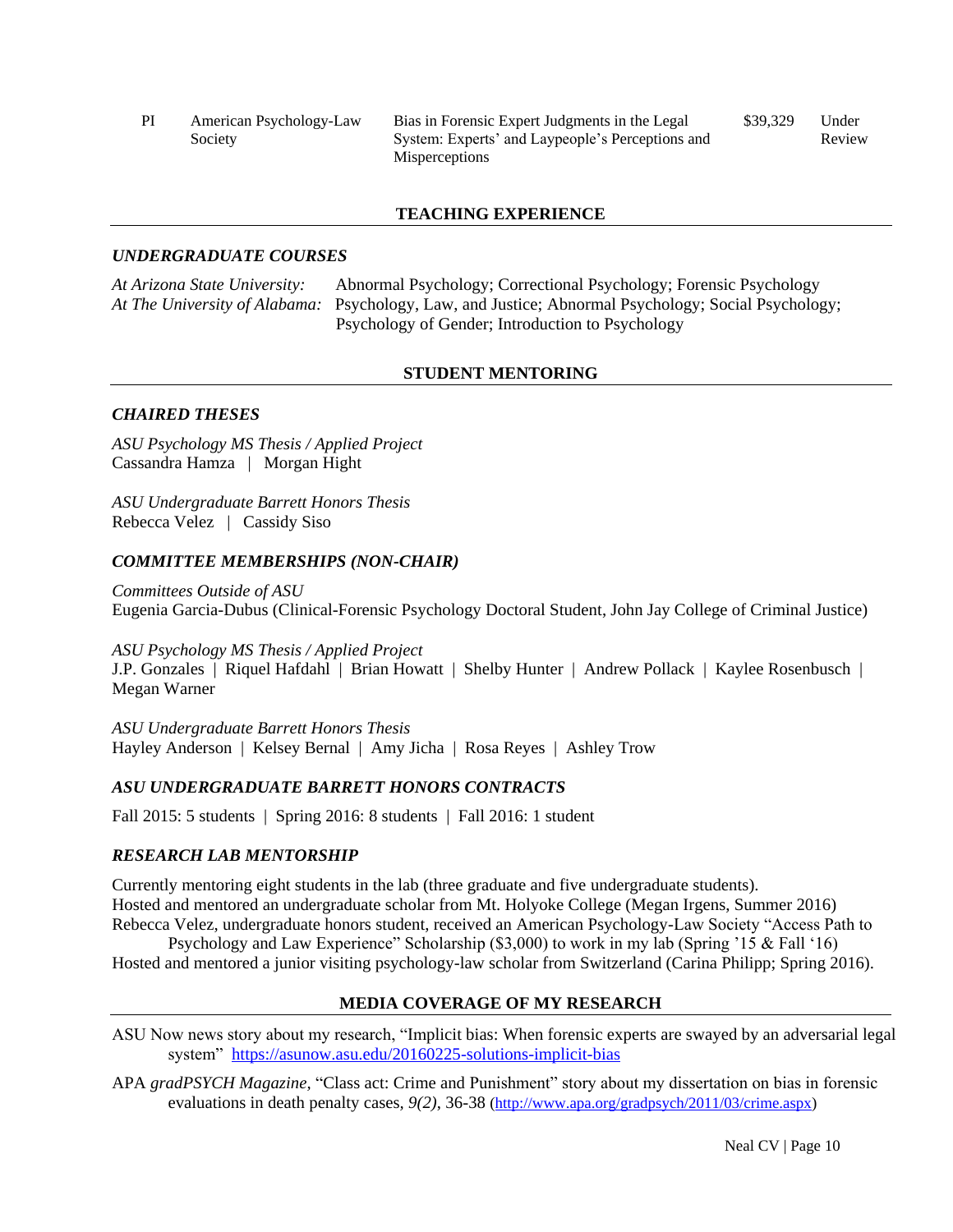# **PROFESSIONAL CREDENTIALS**

Licensed in Psychology, State of AZ (Lic #4630) and State of NE (Lic #844, voluntary inactive status) Current Designated Forensic Professional, State of Massachusetts Current

# **SERVICE**

# *SERVICE TO THE PROFESSION (OUTSIDE OF ASU)*

#### *Service Committees*

| Member-at-Large (elected position, voting member), American Psychology-Law Society                          |           |
|-------------------------------------------------------------------------------------------------------------|-----------|
| Early Career Scholars Committee, Society for the Psychological Study of Social Issues (APA Div 9) 2015-2018 |           |
| Dissertation Award Committee, American Psychology-Law Society                                               | 2014-2017 |
| Professional Development of Women Committee, American Psychology-Law Society                                | 2012-2015 |
| Conference Reviewer, American Psychology-Law Society                                                        | 2007-     |

#### *Reviewer Activities*

*Law and Human Behavior* Student Editorial Board Member 2012-2014 *Social Issues and Policy Review* Graduate Student Editor, then Editorial Board Member 2010-2014 *Law & Psychology Review* Consulting Editor, Chief Psychology Editor (2010-11) 2007-2011 Ad hoc reviewer for *Administration and Policy in Mental Health and Mental Health Services Research*; *Behavioral Sciences & the Law; Criminal Justice & Behavior; Griffith Law Review; Ethics & Behavior; J. of Forensic Psych Practice*; *Law and Human Behavior*; *Psychological Reports; Psych, Crime, and Law; Psych, Public Policy, & Law; J. of Applied Social Psych;* Wadsworth/Cengage Learning; Routledge/Taylor & Francis; NYU Press; and American Psychology-Law Society Annual Conference.

#### *INSTITUTIONAL SERVICE*

| University-Level Service                                                                         |           |
|--------------------------------------------------------------------------------------------------|-----------|
| ASU Summer Experience at West Program Presenter, Title: "Law/Forensic Psychology"                | 6/2016    |
| ASU Community and Municipal Relations presenter, Title: "Research & Teaching in Forensic Psych." | 4/2016    |
| New College Service                                                                              |           |
| ASU New College Faculty Ambassador                                                               | $2015 -$  |
| ASU West Childhood Conference committee member                                                   | 2016-2017 |
| ASU West 1 <sup>st</sup> Annual Forensic Science Day volunteer                                   | 3/2016    |
| School of Social & Behavioral Sciences Service                                                   |           |
| Psi Chi/ Psychology Club Faculty Advisor                                                         | $2016-$   |
| Broadening Perspectives Research Expo Advisor/Coordinator                                        | 4/2016    |

#### *COMMUNITY SERVICE*

Invited presenter about the psychology of judgments for a local [Phoenix Arts & Cultural Salon Group](http://www.spiritofthesenses.org/) 5/2016 Interviewed for NPR affiliate KJZZ's 'The Show' about [public fear and anxiety in the I-10 shooter case](http://kjzz.org/content/190304/i-10-shooting-law-enforcement-request-public-help-helpful-or-harmful) 9/2015 Volunteered for Equal Justice Initiative, a non-profit human rights organization 2007-2008 Volunteered as a Guardian *Ad Litem* in Nebraska for children involved with the court system 2005

# *PROFESSIONAL WORKSHOPS PRESENTED*

Murrie, D.C. & **Neal, T.M.S.** (2017, March). "Reducing Bias in Pursuit of More Objective and Accurate Forensic Evaluations." Workshop at the American Psychology-Law Society conference, Seattle, WA.